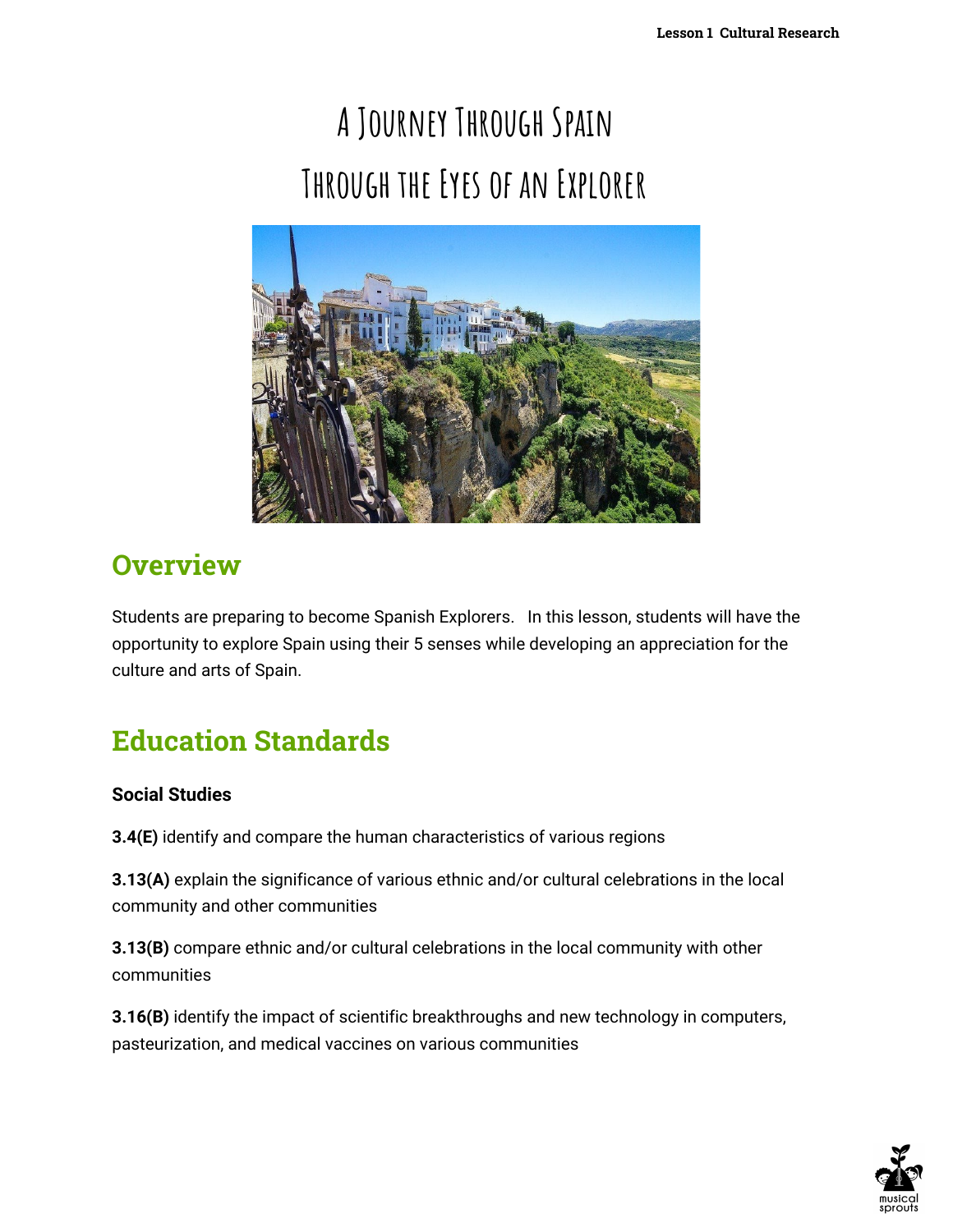### **Materials Needed**

### **Station 1: The Sound of Spain**

- Castanets **(store bought or made):** optional purchase can be found on Amazon or simple instructions on how to create one at home)**: <https://www.education.com/download-pdf/activity/17695/>**
- Classical Guitar: ask music teacher for the instrument or use link to show students

<https://recursivearts.com/online-guitar/>

Cajón: ask music teacher for the instrument or use link to show students

[https://www.youtube.com/watch?v=0-MpBHmPfvs&disable\\_polymer=true](https://www.youtube.com/watch?v=0-MpBHmPfvs&disable_polymer=true)

#### **Station 2: The Scents of Spain**

- Spices: garlic, paprika, bay leaves, saffron

**Station 3: A Taste of Spain** (optional food tasting station or send with students as a "Home Connection"):

- Churros
- Spanish rice
- Recipe for paella
- 2 oz cups and spoons for tasting

#### **Station 4: The Sights of Spain**

- A 360º Virtual Tour of Spain
- [https://www.youtube.com/watch?v=eB7jV\\_1Xwzw](https://www.youtube.com/watch?v=eB7jV_1Xwzw)
	- (QR Card with link for students included)
- Students will need an iPad or Laptop to view this video

### **Station 5: The Geography of Spain**

- Link for map-geography: <https://www.kids-world-travel-guide.com/spain-facts.html> (QR Card with link for students included)
- Map of Spain

### **Every Station will need:**

Explore Spain handout per student

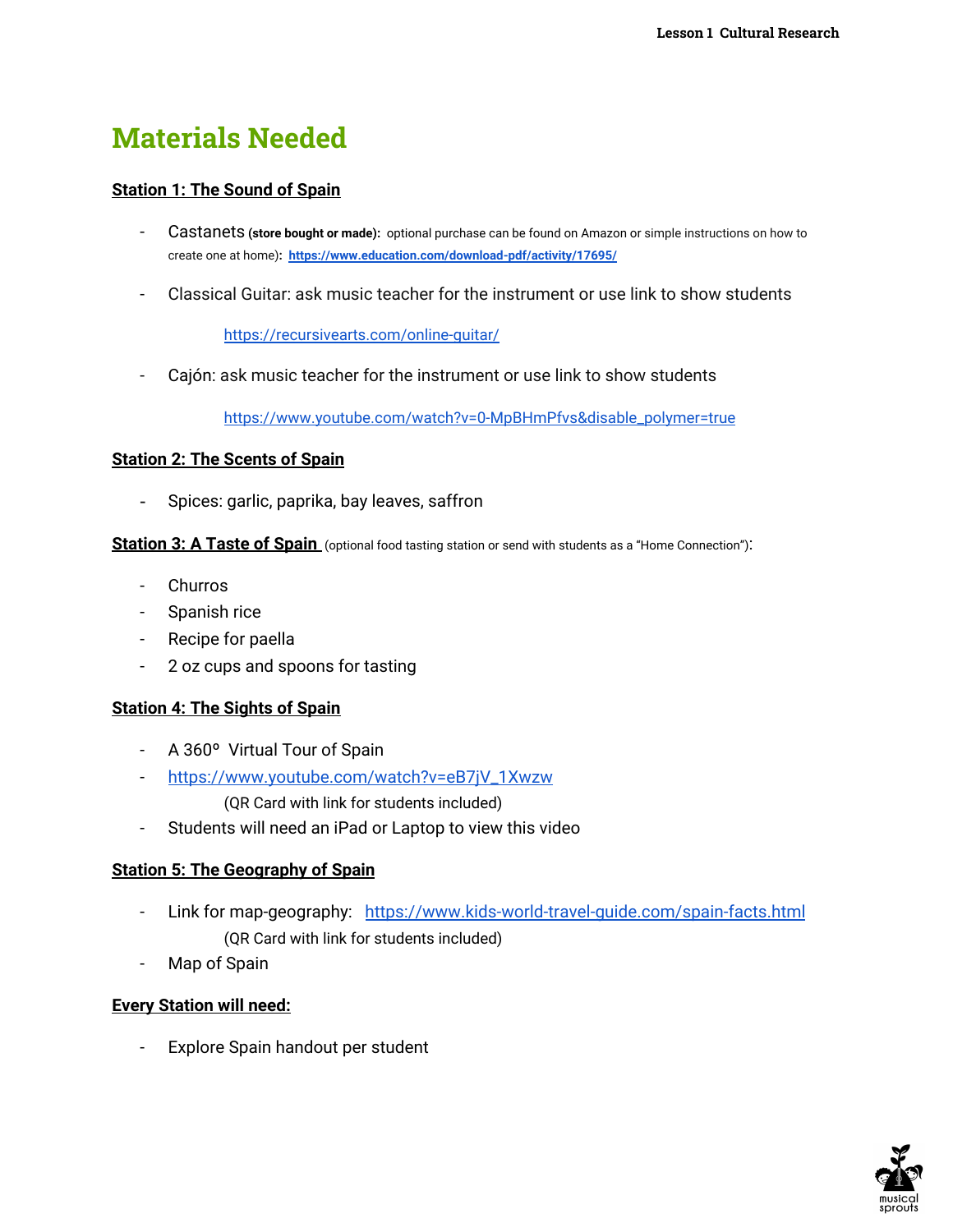### **Vocabulary**

**Culture** a pattern of behavior shared by a society, or group of people. These things include food, language, clothing, tools, music, arts, customs, beliefs, and religion.

**Explorer** a person who travels in search of geographical or scientific information

**Flamenco** a style of Spanish music, played especially on the quitar and accompanied by singing and dancing.

**Castanets** small concave pieces of wood, ivory, or plastic, joined in pairs by a cord and clicked together by the fingers as a rhythmic accompaniment to Spanish dancing.

### **Student Objectives**

- 1. Students will gain an understanding and appreciation of cultural diversity by transitioning through hands-on stations.
- 2. Students will use their 5 senses to explore the country of Spain.
- 3. Students will acquire authentic experiences of Spain as they learn about the culture.

# **Activity**

- 1. **Set the Stage for the Students**: Teacher will read the Mission and Preparation of the trip to Spain. Teacher will explain that before a team can go into an unknown country, they must get to know the culture and explore the vast regions, looking for necessities, such as food, clothing, and other resources.
- 2. Teacher will explain to students that they will be transitioning through 5 stations to complete their Explorer Log booklets. Booklets will be taken from station to station. .

Estimated time per station: 8 minutes

### **Setting Up the Stations**

### **Station 1: The Sounds of Spain**

Students in this station will listen to the sounds of the classical guitar, castanets, and cajon. Students may use the links provided in the QR code cards. If time permits, have

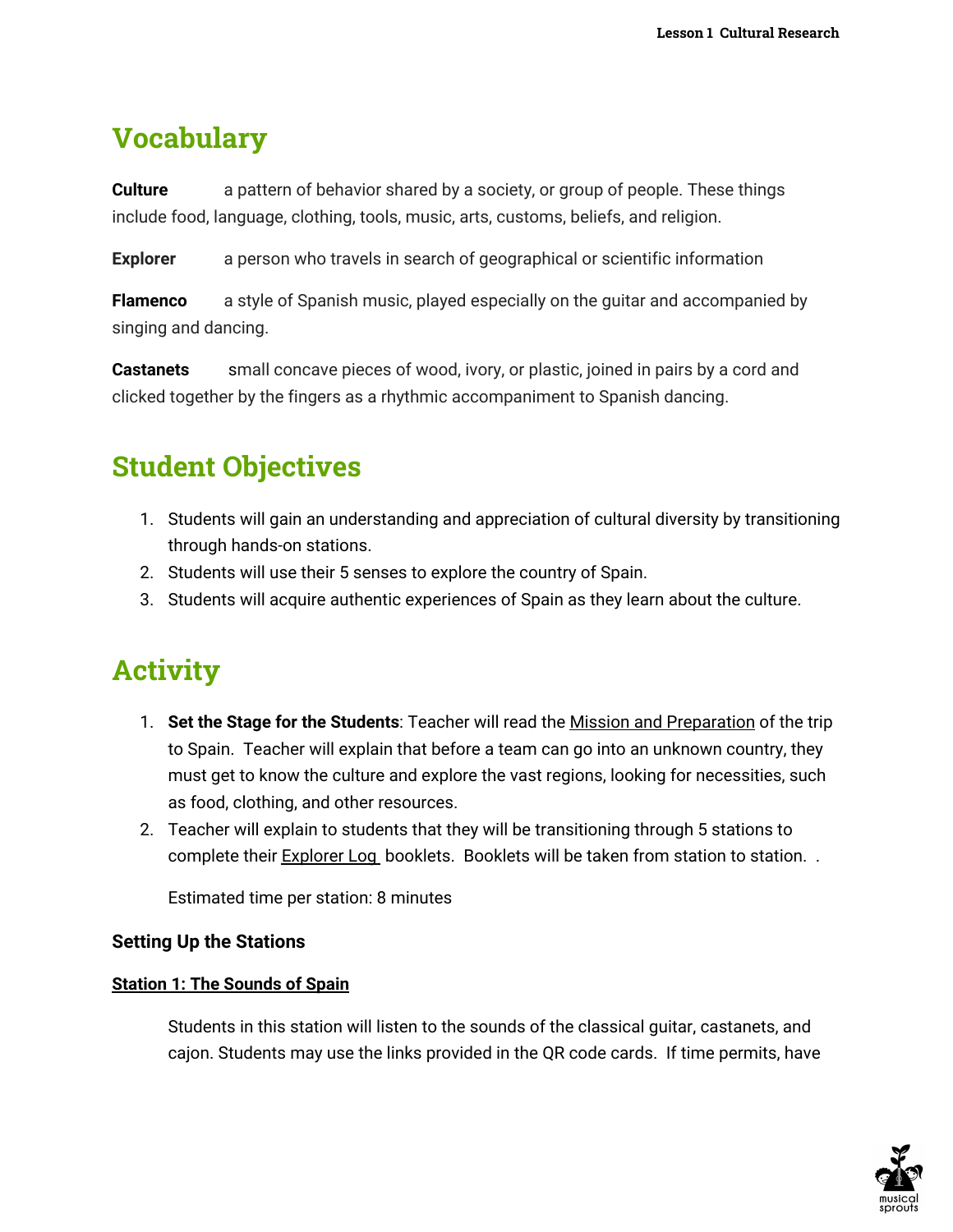students create their own castanets (or send the instructions home for students to create one with their family).

PDF: **<https://www.education.com/download-pdf/activity/17695/>**

#### **Station 2: The Scents of Spain**

Students will use their sense of smell to explore the following spices:

- Garlic, Paprika, Bay Leaves, Saffron.

Students will use the spice cards to get information about each spice. Students will record their answers in their booklet. Place spices and Spice Cards on the table.

**Station 3: A Taste of Spain** (optional food tasting station or send with students as a "Home Connection")

This station is meant to give students a taste of some of the most common foods found around Spain. Students are encouraged to make connections to foods they have had. If teachers choose to prepare food or provide store bought food, please be sure to check for food restrictions or food allergies in your class. If teachers prefer to opt-out of this station, it can be replaced with pictures of food items and have students share their experiences.

*\*\*Please make sure you know your students' food restrictions or food allergies.\*\**

#### **Station 4: The Sights of Spain**

Students will take a virtual 360 view tour through Spain's most profound cities. A QR Card with the video link for students is available. If iPads or laptops are not available, the teacher can set it up as a viewing station and share as a whole class.

#### **Station 5: The Geography of Spain**

Students will learn about geographic facts about Spain. Have students go to the followingwebsite [https://www.kids-world-travel-guide.com/spain-facts.html.](https://www.kids-world-travel-guide.com/spain-facts.html) A QR Card with the video link for students is available.

#### **Think, Pair, Share**

Students will partner up with another student to discuss their favorite station. Ask students to share 1-2 things they learned at the station.